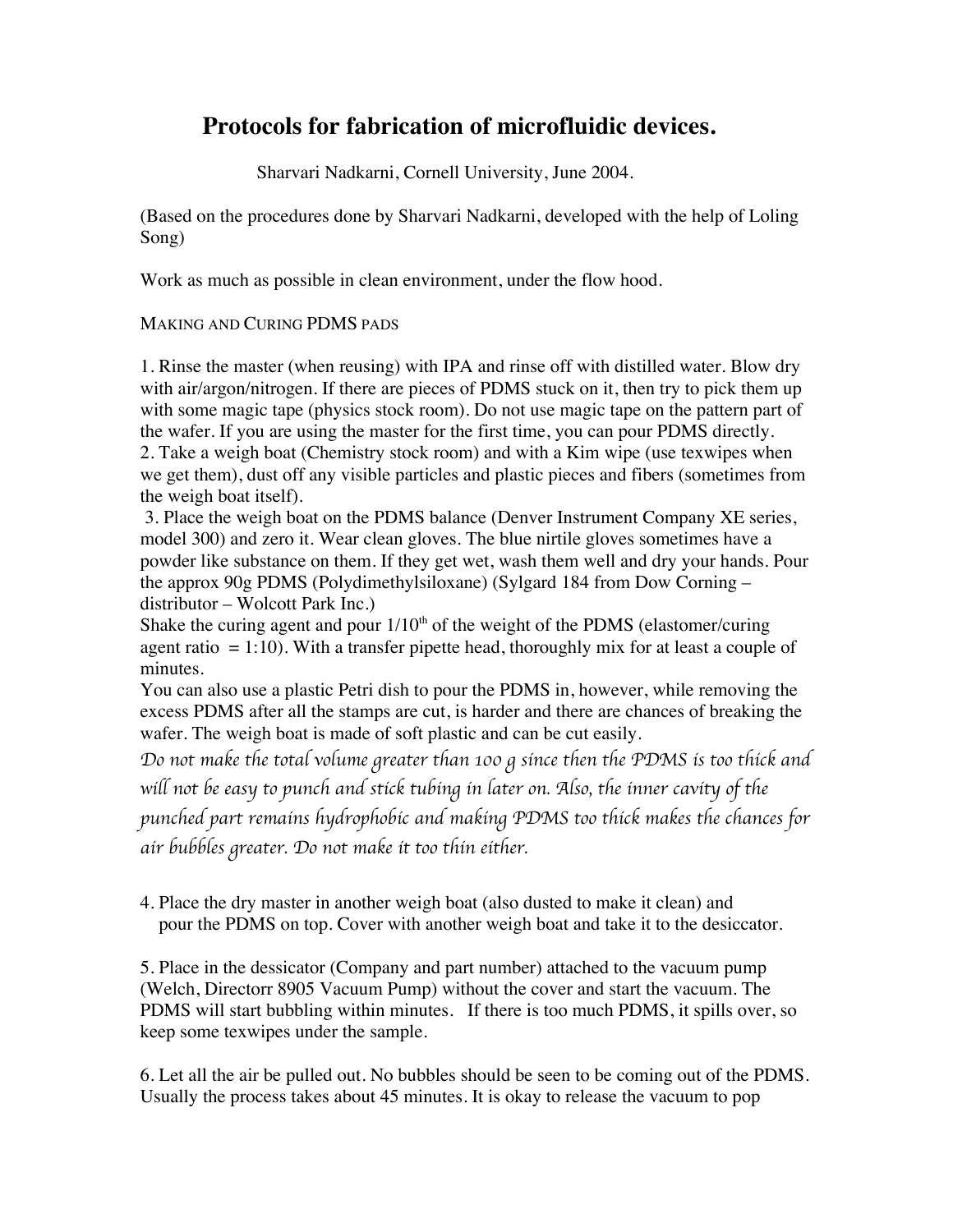bubbles out if you have been degassing for a long time (e.g an hour and a half). Probably the vacuum is not as good as it can get.

7. Put in the oven (Memmert – Wisconsin Oven) with the cover (another weigh boat) on and bake for 70 minutes at 60 C.

8. Replace the texwipes inside the dessicator if there has been a spill of PDMS. Do not wait till later because the PDMS will cure in 24 hours and it will be harder to get rid of then.

MAKING A CHANNEL FROM THE CURED PDMS

*Everything should be handled dry and clean*.

1. Cut the PDMS midway between the two patterns using a sharp knife (used from the tool box Precise Accu-Knife Set, Control Company Huston). Wipe the knife with an IPA clean room pre-entry wet wipe (Liberty, Model WW05).

2. Peel off carefully and check that no SU-8 is getting lifted off. Sometimes SU-8 gets lifted off and then the pattern is not good anymore.

3. Protect the entire PDMS surface (channel side) by using strips of "magic tape"(Scotch tape – phys. Stock room). Try to cover the main part with one strip and put two more on either side.

4. Use a 1.5 inches long, 19-gauge, stainless steel needle (75165A755, Dispensing needle, McMaster -Carr) with polished tip (polished by machine shop) to punch holes in the inlets and outlets. Make sure that the needle is clean from the inside (can rinse with ethanol/IPA, not acetone since that can eat up the plastic) and from the outside by wiping with an IPA wipe.

5. Push the needle all the way through from the topside to the channel side. With a precision knife, make an incision in the magic tape at the opposite – channel side so that it is easy to push the needle through. From the top side, push the needle completely out.

6. Remove the PDMS noodle from the core. The noodle should pop out by itself. If it doesn't, use a clean, dry syringe to push some air through and pop the noodle out.

7. Use magic tape to remove any residual PDMS fragments from the needle surface, or carefully scrape them off with the knife before withdrawing the needle from the PDMS. Withdraw from the holder end, slowly and smoothly, holding the stamp down on a hard surface.

Plasma cleaning: Plasma cleaning is done in the Harrick Plasma cleaner/sterilizer PDC-32G.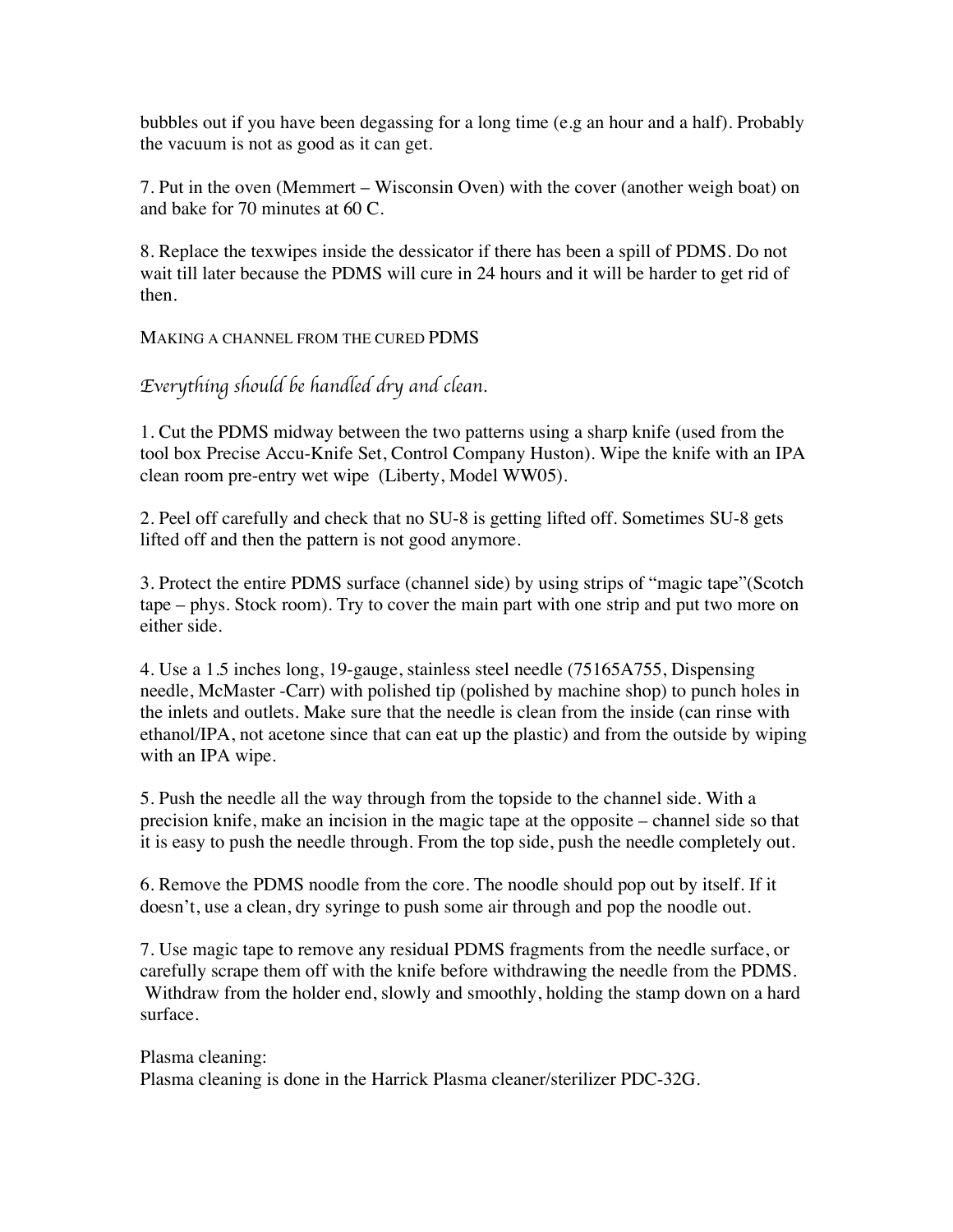1.Clean plasma cleaner cavity with a wipe and give a general wipe to nearby surfaces as well.

2. Leave the previously used filter  $(0.22 \mu m)$  pore size-Acrodisc Filters, Pall Corporation, ref. 4192) which should be already on the inlet nozzle) on and close the needle valve. Pre-evacuate the plasma cleaner as follows:

Turn on the pump.

Turn on the power switch of the plasma cleaner.

Leave them on for  $1 \text{ min} - 2 \text{ min}$ . The first time you turn on the pump, it takes longer for the necessary level of vacuum to be reached.

Turn on RF to high.

If the vacuum level is right then a bluish violet color will appear. If a pink color appears, or no color appears then it means that the required level has not been reached. For this pre-run it is not so critical, however, when the sample is in it is important that the bluish color appears when the RF is turned on high.

Slowly let air in till through the needle valve till color changes from blue/violet to pink/purple.

As soon as pink/purple color appears, stop letting in the air. Hold this pink/purple plasma for 1 min 30 sec. (You need not wait for this period of 90 seconds when no sample is in – it is optional).

Turn RF off.

Let the air in gradually.

Turn off the Plasma cleaner and the pump off.

Plasma-clean the surfaces of the substrates:

1. Wear clean gloves. Start with fresh gloves if necessary. Also wear gloves that fit your fingers so that when the PDMS and glass slides are picked up by the sides, the material of the gloves does not touch the surface.

2.Give the cavity another clean with IPA wipe.

3. Carefully pick up a prewashed, dried glass cover slip in first into the cavity of the plasma cleaner.

4. Load the PDMS with the channel surface up and remove the tape when the stamp is inside the cavity.

5. Close the nozzle and hold the door (even after the vacuum is reached).

6. Turn on the pump and power supply switch.

Wait for about 45 sec to 1 min.

7. Turn on RF to high. The bluish color should appear right away. Else evacuate more.

8. Release vacuum by letting the air in slowly.

Monitor the color change from blue/violet to pink/purple. There is a small window where the color is a deep pink (almost looks like focused light). This is how I make this process reproducible.

9. Stop letting air in and hold the pink color for 1 min 30 sec.

10. Turn RF off.

11. Let the air in gradually.

12. Turn off the Plasma cleaner and the pump off.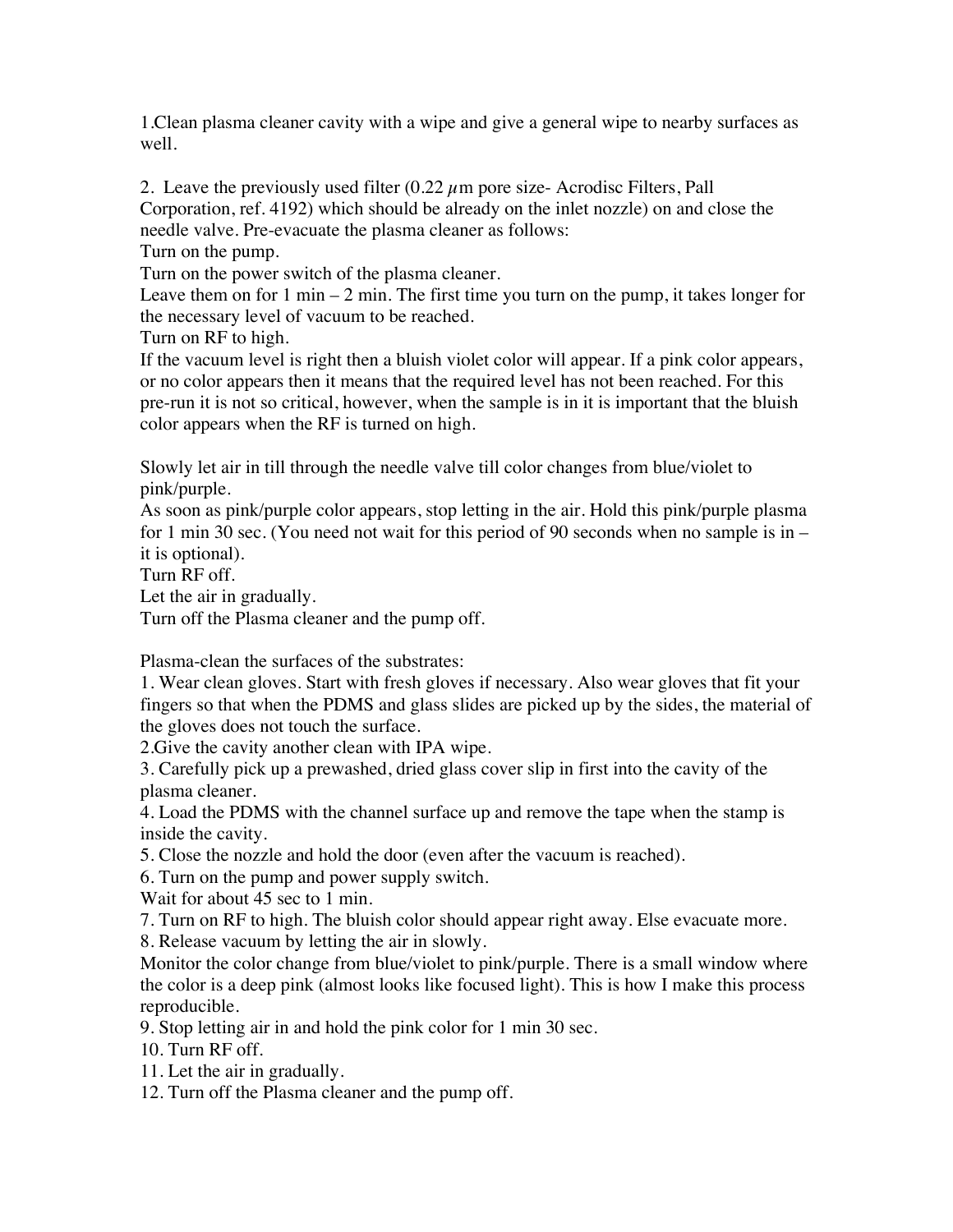13. When the system comes to 1 atm back again, the lid comes off. Place it on a clean surface. With a long forceps (which should be clean) and fingertips, slowly bring the PDMS slab out taking care not to touch the surface that has been plasma cleaned. Keep it down on a texwipe. With the forceps, bring the glass slide out and pick it up with your fingertips. Slowly bring into contact the surface of the glass (that got exposed to plasma) and the plasma oxidized PDMS surface. They should bond immediately and no air should get trapped in between them. If it does, you can press gently and try to get it out. Do not press too much since that interferes with its natural bonding.

Do not do this process on a clean glass surface because the other side of PDMS can stick to it. This seal is reversible, however, while picking up the PDMS, you can stress the glass – PDMS bonds. Do not assemble it on an Al foil either since it is hard to see if any air has been trapped in between the surface because of the reflection from the foil.

*Literature says that PDMS stays hydrophilic for about half an hour after it has been plasma cleaned.* (*The reference I have is not a formal publication, however, I have seen it in the Whitesides paper* – *I will have to relocate it*)*.* 

Pre-Washing the glass slides.

This may seem trivial, but is a very critical process. The bonding of the glass to PDMS is highly dependent on how clean the two surfaces are.

1.In hot water (boil water if the tap water is not hot enough) add soap and in the holder (found in the lab - must have been machined in the machine shop) place glass slides in the slot. The glass slides used are  $22 \text{ X } 40$ , No.1 (Gold Seal cover glass – chemistry stock room). Soap used is a glassware washing powder – Alconox. (Chem. Stock room).

2.Leave overnight or at least for a couple of hours.

3. Wear new gloves and wash them thoroughly because the blue nitrle gloves have some soap like substance on them.

4. Use the cover slip forceps (Fisher - Chem. Stock room) to pick up the slide. Hold it with the gloves and wash it well under warm tap water for at least a minute till all the soap goes off. Wash the forceps well also.

5. Hold the cover slip with the forceps under running distilled water for a final rinse.

6. Hold under the hood and blow dry with argon or nitrogen (Air gas Company). Once one end becomes clean, hold the cover slip by the edges with gloves. Dry the gloves on a Kim wipe while holding the cover slip with the forceps. This is done because the forceps are not always clean. This way, the residue left near the place where the forceps touch the slide, also goes off with the water.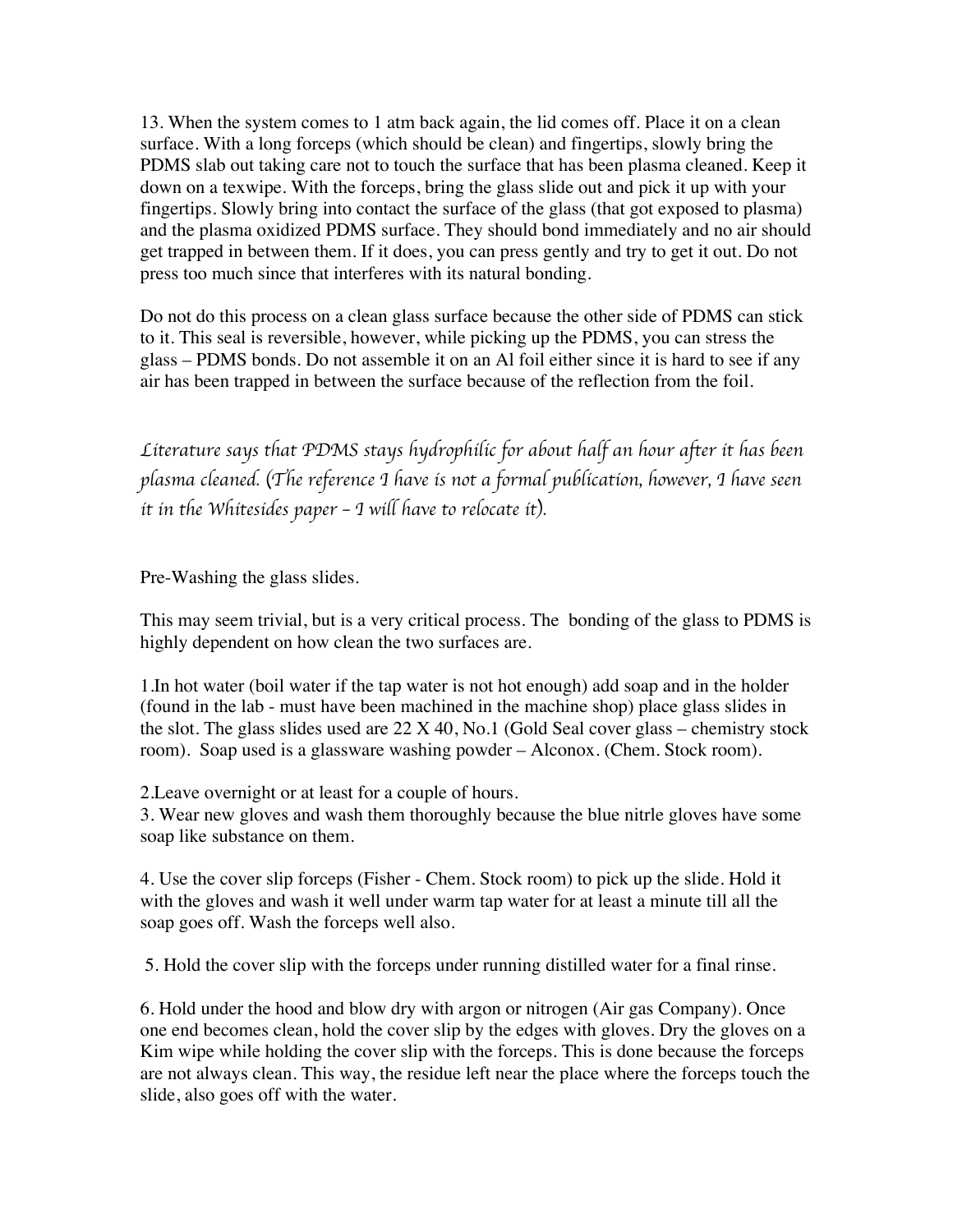7. Place in the slide box. This should be dry and clean to begin with.

*Prepare this before punching a stamp.* 

### MAKING CONNECTIONS FOR THE LIQUID DELIVERY

*If you are connecting a dry stamp, pre-fill all the syringes and tubing even before you cut and punch a fresh stamp.* There are advantages in filling dry.

- 1. You fill directly from the tubing, by capillary action and this solution is usually buffer, so it is clean and filtered.
- 2. Air bubbles trapped in the system pop out if you flow long enough.

Two types of syringes are used:

- 1. 500 ml Hamilton Gastight syringe with Teflon Luer Lock (1700 Series,Cat. No. 81220, Hamilton Company).
- 2. 3 ml BD sterilized plastic syringe with Luer Lock. (BD cat. no-309585, distributor – Fisher Sci.)

24-gauge tubing with hub (Hamilton, Cat. No 90624, Teflon Tubing with Kel-F Hub) is connected at the outlet end of a three-way stopcock (company).

Connect the Hamilton syringe at the horizontal end of the stopcock and the 3ml syringe at the side inlet. First fill the 3ml syringe with DB and connect to the side inlet with the tubing connected at the outlet. Fill the tubing completely with DB. Flow out some excess so that the tubing gets cleaned in the process. Close off the tubing side with the switch. Fill the rest of the stopcock with the 3ml syringe connected so that water overflows from the other side. Fill the Hamilton syringe with DB completely. Ensure that there are no air bubbles trapped. Tap the syringe to make the bubbles rise if any are in the syringe and push them out. While connecting to the stopcock, make some excess liquid come out of both the Hamilton syringe and push the 3ml syringe so that water overflows from the stopcock. In this situation, make the connection between the two water fronts and push the gastight syringe in place. Now, remove the 3ml syringe and refill it so that there are no air bubbles in it. Repeat a similar procedure, now, pushing out excess from the gastight syringe through the stop cock on one side and pushing excess from the plastic syringe on the other. And connect the two water fronts. This process should ensure that there are no air bubbles in the system.

# *Air bubbles can be a very major problem and cause pulsing making the gradient unstable.*

*It is very important to have the system bubble free.* 

For the outlet and cell inlet, connect 1/2 inch long, 23 gauge needle tips (75165A684, McMaster Carr) to 24-gauge tubing (WTFT 24, Physics stock room). Connect a one-way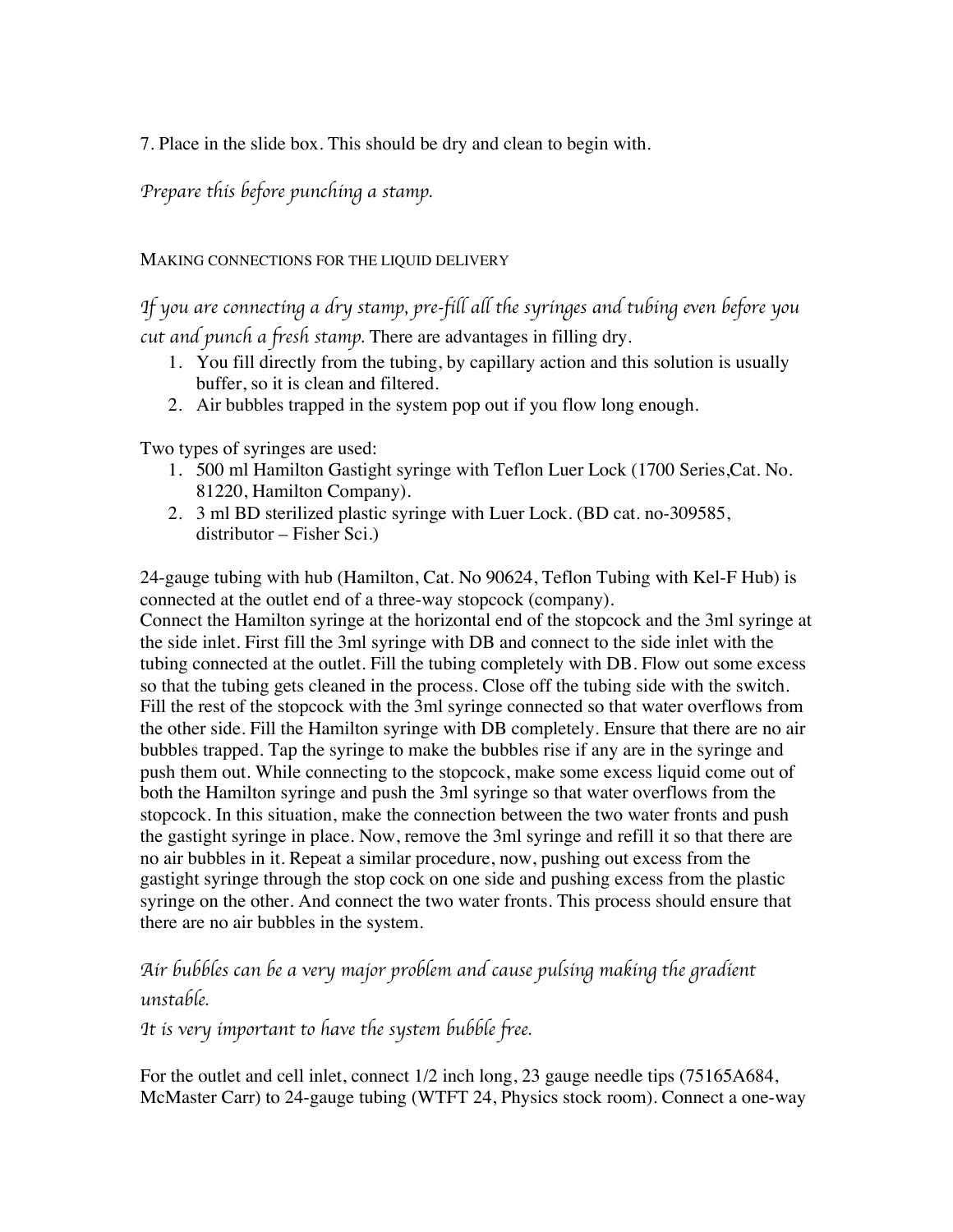stopcock to the luer lock tip. With another 3 ml syringe, push some liquid through so that the tubing gets cleaned and then keep the tubing filled and the syringe connected.

After the stamp is assembled after plasma cleaning, as soon as possible transfer it to the location of the microscope. (You can keep it in clean, filtered water for later use, however that increases the chances of air bubbles and dirt getting in the channel).

Put a drop of DB on one of the inlets. If you put it on the other inlets there will be an effective pressure built up and capillary action wont act by itself. The liquid should start flowing immediately and within minutes the channel is completely filled. Insert the tubing through the pre punched hole at the inlet where you put the drop. You should not have to apply too much force. That may lift off the pad if its not stuck very well.

Next connect the cell inlet tubing with stopcock and syringe connected. If you are loading cells, you can draw some cells in before connecting. Make sure you do not have too much DB in the syringe else you will get a huge dilution factor. Once the tubing is in, close the stopcock and take the syringe out. Open the stopcock before connecting the next tubing – the outlet tubing. Do a similar procedure – draw cells, insert tubing, close the stopcock and remove syringe. Open the stopcock.

At this time there will be three tubings connected. Usually, the channels should be completely filled by this time. There may be a small air bubble either at the cell inlet or at the other inlet. Use the infusion syringe pump (Harvard Apparatus, PHD2000, Infusion) to flow from one inlet to the other so that there is DB coming from the hole and then connect the remaining inlet tubing. Make sure that when you do this there is at least one hole that is open. If the cell inlet and outlet both have their stopcocks closed then this can pressurize the system and lift the channels. By now, there should be no air bubbles or some at the cell inlet/outlet. In that case, you can flow for a while till they come out. You will have to re-load cells in that case.

For reloading, preferably use the outlet because even if there is an air bubble that gets in, it will go out eventually and wont affect the flow.

While reloading, keep flowing while disconnecting the outlet tubing. Once you see some Db come out from the hole, stop the flow. Open the cell inlet stopcock if it is close. Draw some cells into the syringe and connect the tubing. Cells will immediately start flowing from the outlet to the cell inlet. Close the stopcock; disconnect the syringe from the outlet. Close the cell inlet stopcock. This should hold some cells in the main channel. Give them about an hour to settle.

Usually if cells are loaded this way, they should just remain in the area between the outlet and the cell inlet and they do not flow back into the network. If you use gravity, you may have a larger proportion of cells flowing backward because of the difference in pressures. Even if that happens it is not a real problem.

Give the cells a good amount of time  $(1 - 1.5)$  hours) to settle and then start flowing at 0.5 µl/min. The cells usually tolerate this speed.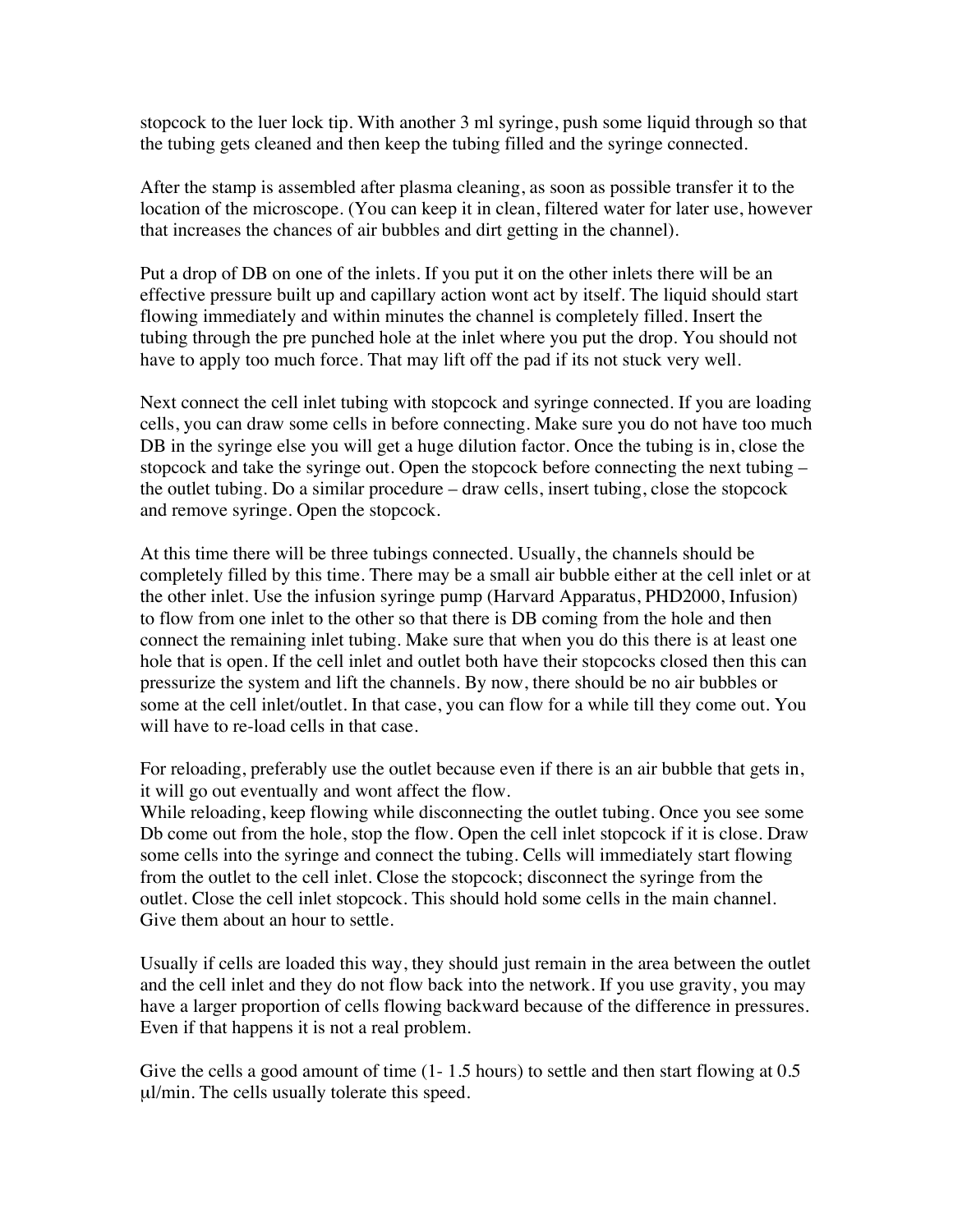If they are round or old they may not attach.

Concentrating cells :-

Take 10 ml of cell culture and with a balance, centrifuge for 900 rpm for 20 seconds. Remove supernatant 9 ml gently. Shake remaining 1 ml up and down gently and transfer into a vial using a pipette. Depending on the concentration desired and how old the cells are this centrifuging process can be modified.

If you want very low density, you can use the cell culture without any centrifugation.

MAKING REUSABLE MASTERS

(NBTC facility – enter with certified I card)

Spinning wafers: (The wafers are obtained from CNF staff – 4-inch wafers, n-type or p-type doesn't matter.

A) Preliminaries:

1. Logon at the terminal. This switches on the spinner. (If you are planning to use the hot plate on the spinner, logon two hours prior so that the plate reaches equilibrium.)

2. Before entering the clean room ensure you have everything you need. Get the PDMS balance from the chemistry room (currently it is the balance to your left as soon as you enter the room). (Company – Navigator, least count  $=0.1g$ )

3. Wipe down everything and gown as per rules.

4. Switch on the vacuum system in the side room.

5. When you are starting a new spinning session, change the Aluminum foil, which was used by the earlier user. This is because SU 8 is given time to dry before the foil is removed so that it doesn't spill everywhere while cleaning up. You do not have to change the Al foil when you are done, but leave the SU 8 to dry and the next user will replace it. Give the lid of the spinner a wipe with acetone and the general working area should be given a wipe with acetone. SU 8 readily dissolves in acetone.

6. There are 3 hot plates needed for the spinning process - at 200 C, 65 C and 95 C.

For the 65 and 95 C, use the digital hotplates (VWR 555) in the clean room. (These belong to the BMEP lab but you can use them). For the 200 C you can use a similar kind of hot plate or the analog hotplate belonging to the NBTC (Themodyne, Type 1900).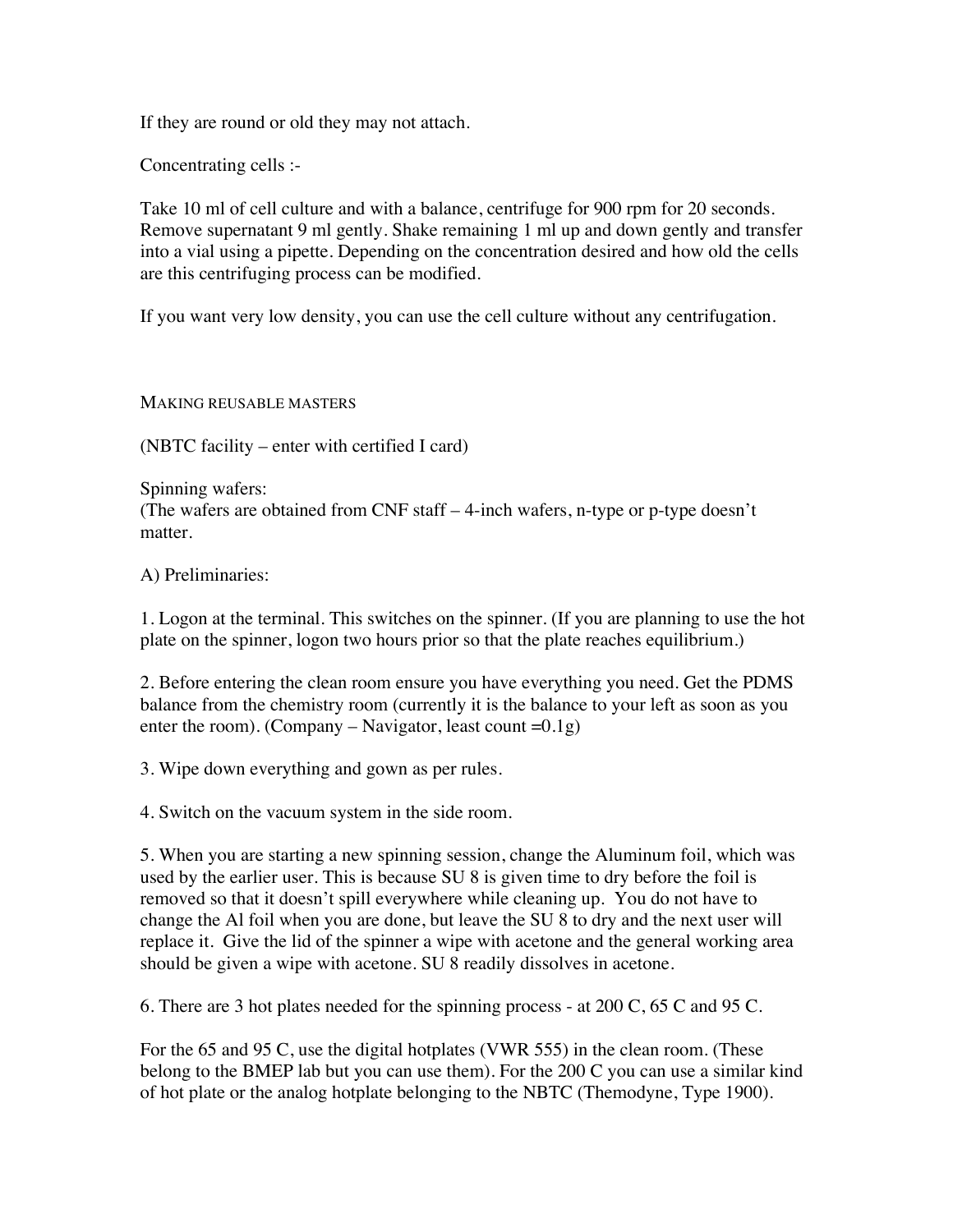Set the digital Hotplates –

- 1. Plug in, Swtich on. Press the on/off to on.
- 2. Temperature will start rising to set point and the timer will start counting down.
- 3. To change the set point, press the 'up' or 'down' key till you hit the temperature you want to reach.
- 4. When you leave the button, for a while the system will sense that no change has taken place in the set temperature. The set point will then blink and the actual temperature will start increasing or decreasing to your set point.
- 5. Similarly adjust the time setting. You can reset the time in the middle of the count down as well.

Level the hotplates:

It is important that after SU8 is spun, it is kept on a leveled surface. As best as possible, using paper and the adjustments on the plate itself, level the two hotplates at 65 and 95 with a leveler. The plate at 200 C need not be leveled.

Program the spinner:

Spin parameters depend on which resist (SU-

8 50, 25,10, 5) you are using and what thickness you want to spin. Choose the resist in such a way that for the desired thickness, the corresponding parameters lie in the middle of the spin speed curve (MicroChem catalog).

The SU-8 is spread in one cycle and spun in another. So first ramp up to 500 rpm at 100 rpm/sec and hold. Total time =10s (5secs to ramp and 5 secs to hold). Next ramp to 2000 a 400 rpm/sec. Total time =35 sec

Program instructions –

Press – Prog Enter -1 Vel.  $0 = 500$  $Rmp = 100$ Time=10 Vel 1=2000 Rmp=400 Time=35 Vel 2=clear and enter (ends the program).

B) Spinning:

1. Wear fitting gloves. Pick up a wafer by the sides. If you want, you can pre-clean the wafer by spinning acetone/IPA before you spin SU-8. Or pre-clean and blow dry under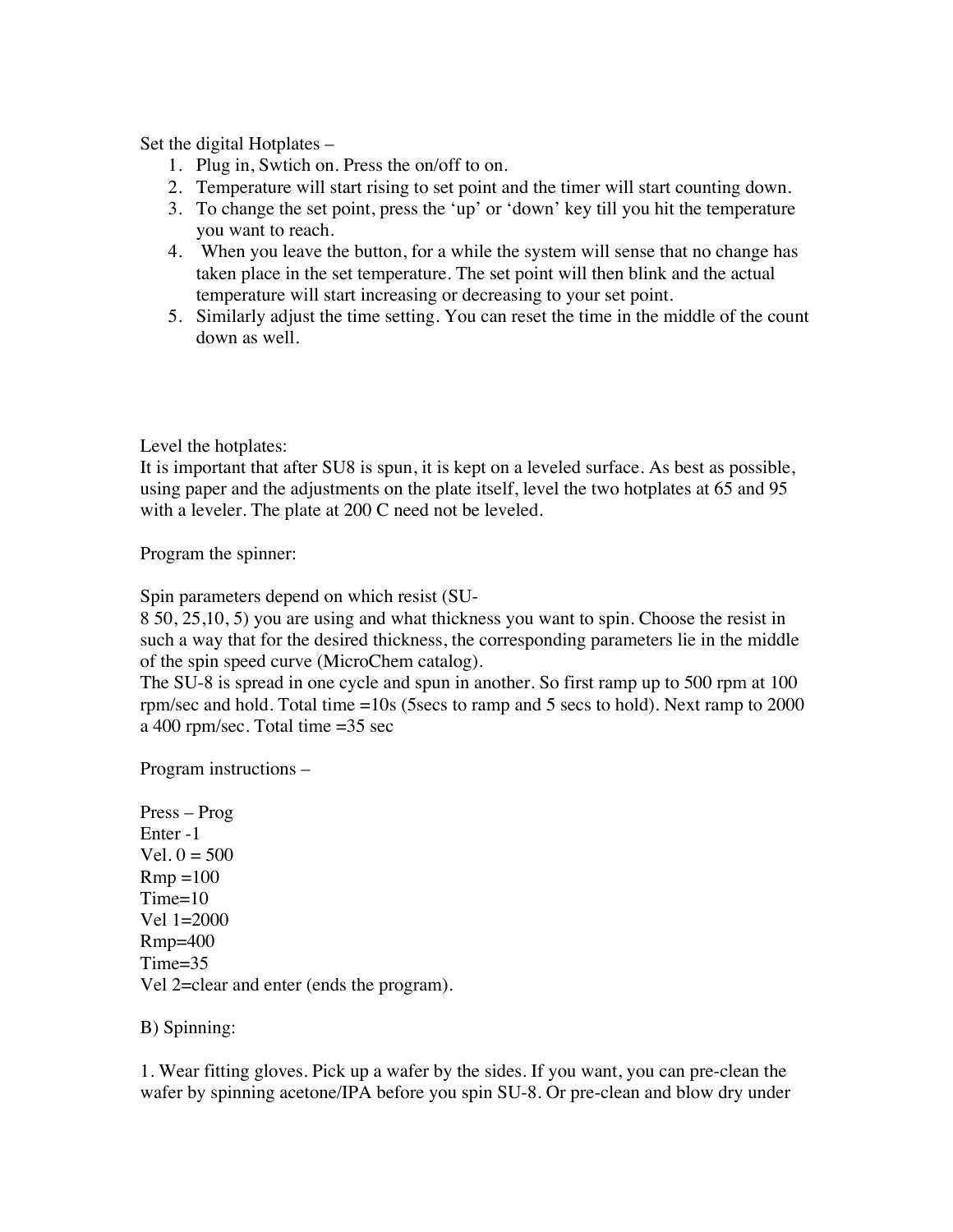the hood. (The wafers out of the box are clean and sometimes, this procedure may make them dirtier than they started with).

2. Place it on the 200 C hotplate for two minutes. Timers are available in the NBTC.

3. With a wafer tweezers (available with CNF staff), pick up the wafer and place it on the spinner chuck.

4.Ensure that the vacuum is on; else the chuck will fly off.

5. Press 'Run' on control panel.

Program? Is displayed. Press '1'.

Hit start. The display will say "testing centering". If the wafer wobbles while spinning, the centre of the wafer is not at the center of the chuck. Observe which direction the throw seems to be when the chuck rotates. Move the wafer in the other direction. Press 0 to re-test. When the wafer is centered, no wobbling will be seen. Blow off any dust particles seen by eye, with the Nitrogen gun.

6. Get the SU-8 50 (MicroChem – Product no. Y131269, negative, radiation sensitive resist) bottle (group bottle is a smaller bottle labeled) from the chemicals cabinet. SU-8 50 is highly viscous and so pouring directly from the big bottle is not advisable since it is hard to control. *Pour SU-8 from the bigger bottle to a smaller, preferably amber, bottle*  (*since the resist is light sensitive*) *well in advance.* (*at least a day or two*)*. If you pour it just before you spin, then in the transfer, some air bubbles get in and they remain when you pour SU-8 onto the wafer. They can make the surface of the SU-8 non-uniform after spinning.* 

7. Weigh the SU-8 bottle before pouring (keep its lid on). With a steady hand, pour about 4 g of SU-8 onto the centered wafer. Pour in the center of the wafer, with the hand very close to the wafer. When you want to stop, slowly change the angle of the bottle, while rotating it. There will be a point when the stream will cut off itself from the rest of the poured SU-8. Take care not to have any streaks of SU-8 on the master before you spin.

8. Close the lid and press start. Wipe with acetone any SU8 that may be sticking to the sides of the bottle and on its rim. SU-8 is soluble in acetone and hardens quickly. So wiping it off right away prevents the bottle cap from getting stuck to the bottle in due course of time. With the bottle cap on, weigh the bottle again and record amount of SU-8 used for the wafer. (Ideally it shouldn't matter if SU 8 is in little excess since it would just get spun off.)

## 9. Pre bake:

 When the spread and spin cycles are over, press reset. Open the lid and pick up the wafer by the sides. If there have been no air bubbles or dust particles in the SU-8, the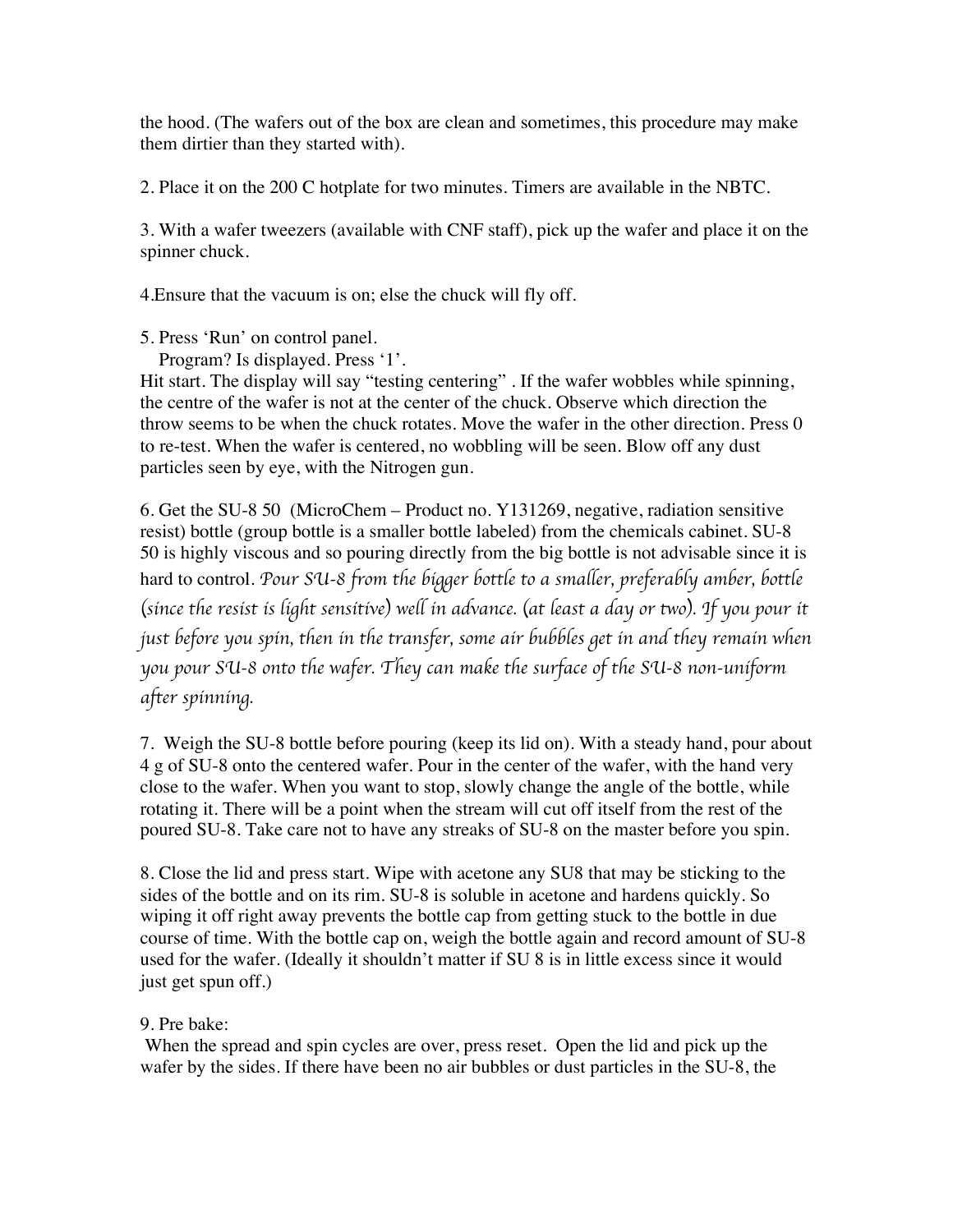spinning should give a smooth looking surface. Sometimes, it seems like air bubbles have burst in the process and there are "crater" like depressions.

And if there is a slight non-uniformity, then there will be interference fringes. If overall, the coat looks smooth, you can use it.

(Once a wafer is spun, SU8 is hard to get rid off. It dissolves in acetone, but it is too viscous to get it off and reuse the wafer is you make a mistake. It is better to start with a fresh wafer. )

Pick up the wafer by the sides and place it on the hotplate at 65 C for 6 minutes. (Abe Stroock's suggestion is to leave it here longer for non-uniformities to relax. It will not affect other procedures and the final master. However, I have not tried this. May be worth waiting for 10 minutes instead). Plate should be leveled.

Place a Pyrex cover or a Pyrex container as a cover on the wafer, leaving a gap for the SU-8 solvent vapor to escape. (Do all these things under the hood). This is done to prevent dust particles from falling in during this.

10. After 6 (or 10) minutes, pick up the wafer and place on the hotplate at 95 for 20 minutes. Again, keep a cover on it with a support under it so that vapor can escape.

11. Place in the wafer tray (obtained in physics stock room) with face (SU-8 side) up and store on a level surface so that the SU8 level stays uniform.

12. Once the SU8 dries, the wafers are ready to expose. I have exposed wafers sometimes within an hour after spinning, sometimes a month after spinning. I have not seen a preference for one over the other. It is conceivable that keeping them too long is not a good idea because they may be getting exposed to some ambient light (although the light in the clean room is yellow light). Also store with an Al foil wrapped around. Do not take the wafers out of the clean room boundaries since they will get exposed to white light.

## Exposing:

1.Logon outside the clean room. Once inside, switch on the power switch and the lamp. A screeching noise is heard when the lamp ignites. Let the lamp warm up and equilibrate for at least 15 minutes after switching the lamp on.

2.Blow off the mask (kept in the clean room – has the group name on it) with a nitrogen gun. Keep a hotplate at 65C ready for placing the exposed wafers.

When in the HTG room, keep the wafers on the table, beyond the curtains, to avoid any unwanted exposure by the light.

The following procedure is for flood exposure.

3.Put the exposure time to 0000 if it is not already. Clear the flood exposure area and give the area a wipe with did. water. Place a clean uncrumpled texwipe and place the mask on the wipe. Bring the head of the HTG above the mask. Press test to shine the light and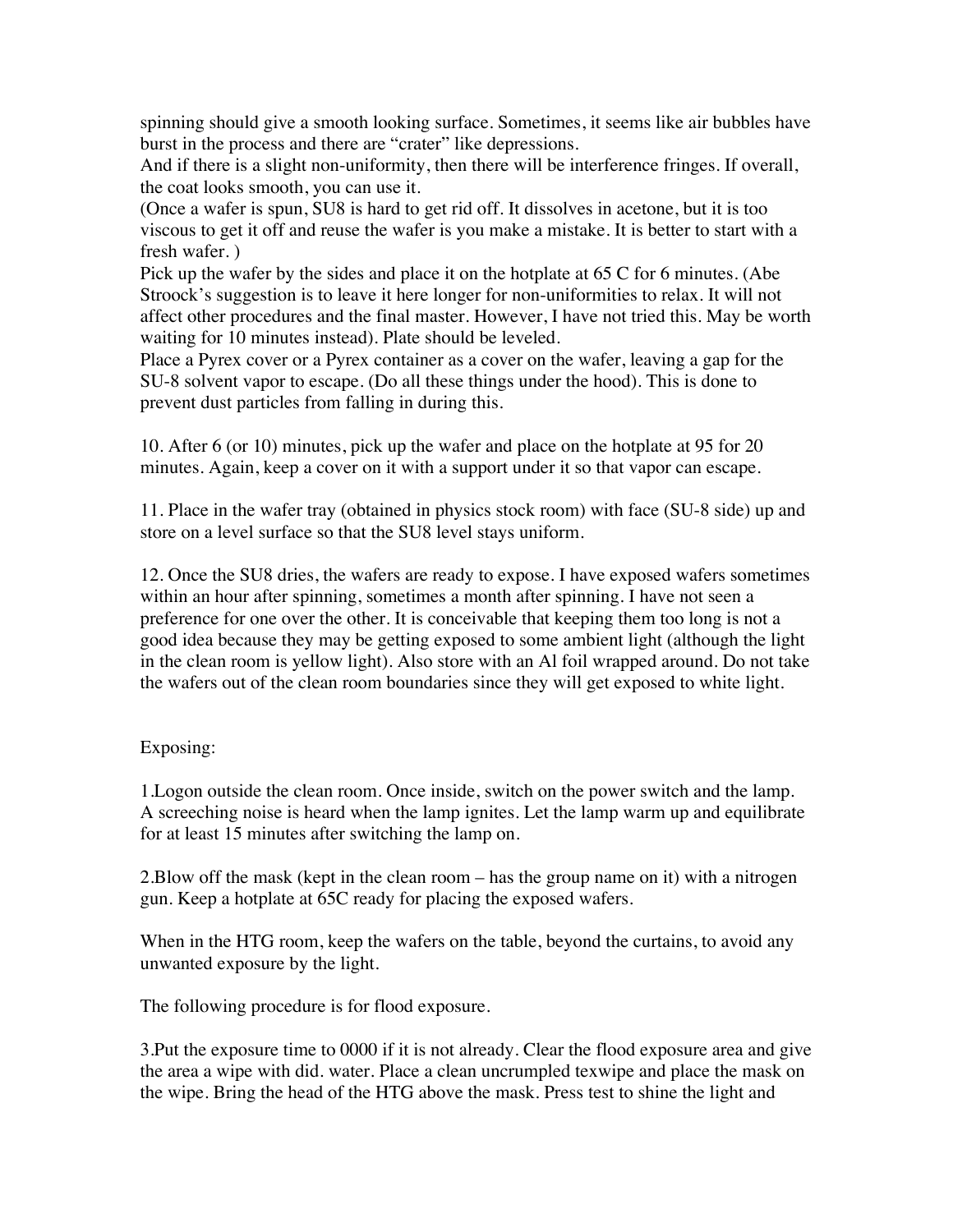align it so that the mask is symmetrically below the light. This should be done quickly to avoid exposure to the light. With scotch tape from the other clean room, hold the texwipe down on the base. Mark the position of the mask with a pen and draw its outline.

4.Bring the head to the position above the wafer chuck by pressing cycle. It will momentarily expose light because although the setting is on 0, there is still some time for which it shines the light. This is done just so that the HTG head is out of the way when you are adjusting the wafer position.

5.Place the wafer as accurately as you can in the middle of the marked area so that it is symmetric w.r.t the mask. Place the mask on top and gently give a tap to ensure that there is no gap between the wafer and the mask.

6. Bring the head of the HTG over the mask by pressing "cycle" twice and set the exposure time (in seconds).

7. Press expose and wait till exposure is over. Look away from the lamp.

8. Pick up the mask and the wafer. Place it face down on the tray. (Do not move the HTG head before this. Pressing cycle when the HTG head is over the flood expose area, will make the HTG head go above the chuck and exposure will start. Even if you have reduced the time back down to zero, this could cause an unnecessary exposure of the mask if the light is leaking or you are not careful. If you have your original time setting then this exposure will last that long. )

9. Take the wafers to the other clean room with the hot plates. Place the wafer on the hotplate at 65. (At this stage it is not so critical to put a cover on, but it may still help keep dust away). After a minute, increase the setting to 75. When it reaches roughly 75, leave it there for a minute and increase to 85 C. Increase thus in steps of 10 C till you reach 95. Keep at 95 for about 3-4 minutes. The temperature sometimes rises beyond the setting. (For ex. Instead of 75 C it may hover around 75.8.) As long as it is close to the setting and in equilibrium, it should be okay.

Ramp down: After the wafer has been at 95 for about 4 minutes, slowly ramp down, decreasing in steps of 10 like in the ramp –up case.

When the wafer is near 65, you can take it out from the hot plate and hold it in your palm till it cools off. Then place in developer.

Ramp up and Ramp down each take about 20 minutes. So total process is 40 minutes.

Note: *This is very different from the Microchem protocols, which requires a bake at 65 C for 1 min and at 95 C for 5 minutes. However, this makes the SU-8 crack since it has a small coeff of thermal expansion. So a slow ramp up and a slow ramp down are worth the wait.*